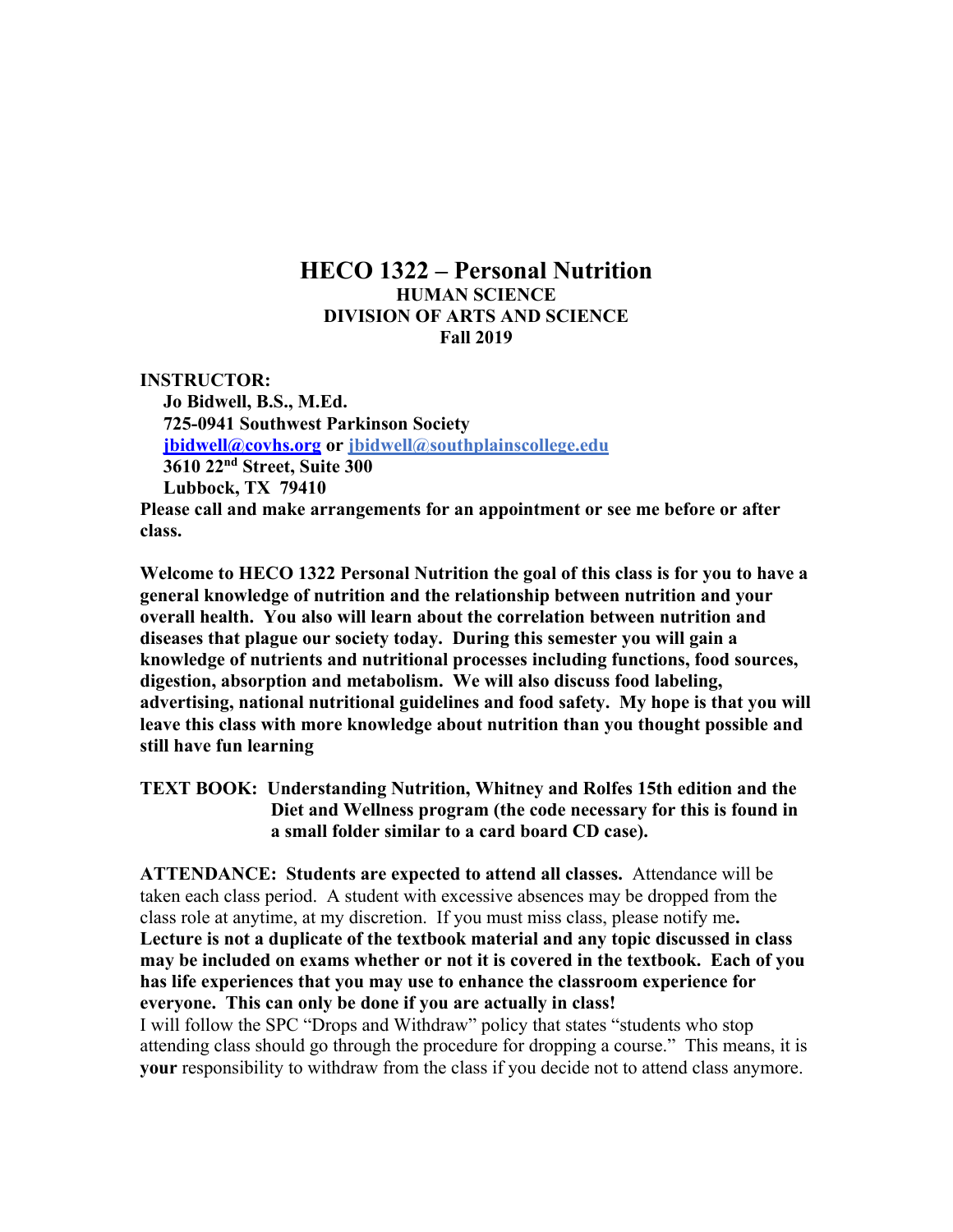If you forget or choose not to withdraw from the class then you will be given an F in the course at the end of the semester.

### **BONUS: Students with only one absence will be exempt from the final.**

# **GRADING POLICY:**

**Exams:** Four major chapter exams will be given during the course of the semester. Each will be mixed format, containing both objective and subjective material. Make up exams will be given only at my discretion and only due to extreme circumstances. *Note: The make-up exam will be different from the regularly scheduled exam.*

**Final Exam:** The final exam will be a comprehensive exam consisting of 100 multiple choice questions. The final exam is optional **ONLY** for those students with only one absence.

**Pop quizzes:** Pop quizzes may be given at anytime during the semester. These will have the same value as daily work or lab assignments.

**Daily assignments/ extra credit:** The Diet and Wellness assignments will be considered daily assignments. As was previously mentioned these will be averaged together and be equivalent to one test grade. Periodically additional daily assignments and extra credit may be assigned the value and details about these assignments will be determined at the time of the assignment.

**Students who miss class for official military duty or official SPC activities may make up all assignments if notice of the absence is given to the instructor 24 hours prior to the absence. If the instructor is not notified at least 24 hours in advance the work may not be made up.**

**Final Exam:** The final exam will be a comprehensive exam, covering all material covered in class, lab and in the text. It will consist of 100 multiple-choice questions. **Note: If you have missed only one class you will be exempt from the final. THERE WILL BE NO EXCEPTIONS TO THE ONLY ONE MISS RULE!!!!**

# *Diversity Statement*

*In this class, the teacher will establish and support an environment that values and nurtures individual and group differences and encourages engagement and interaction. Understanding and respecting multiple experiences and perspectives will serve to challenge and stimulate all of us to learn about others, about the larger world and about ourselves. By promoting diversity and intellectual exchange, we will not only mirror society as it is, but also model society as it should and can be.*

# *Disabilities Statement*

*Students with disabilities, including but not limited to physical, psychiatric, or learning disabilities, who wish to request accommodations in this class should notify the Disability Services Office early in the semester so that the appropriate arrangements may be made. In accordance with federal law, a student requesting accommodations must provide acceptable documentation of his/her disability to the Disability Services Office. For more information, designated to handle inquiries regarding the non-discrimination policies: Vice President for Student Affairs, South Plains College, 1401 College Avenue, Box 5, Levelland, TX 79336. Phone number 806-716-2360.*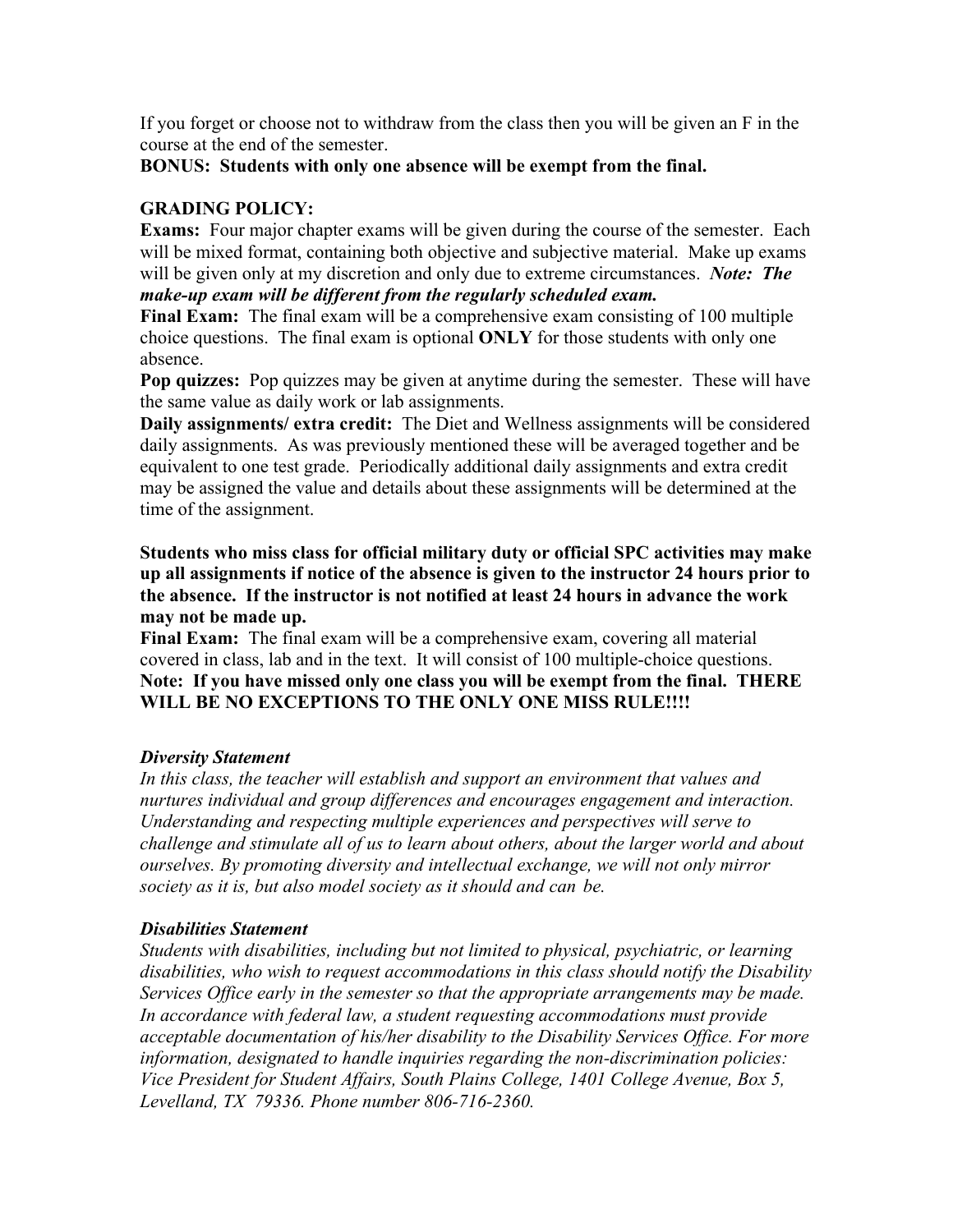### *Title IX Pregnancy Accommodations Statement*

*If you are pregnant, or have given birth within six months, Under Title IX you have a right to reasonable accommodations to help continue your education. To activate accommodations you must submit a Title IX pregnancy accommodations request, along with specific medical documentation, to the Director of Health and Wellness. Once approved, notification will be sent to the student and instructors. It is the student's responsibility to work with the instructor to arrange accommodations. Contact Crystal Gilster, Director of Health and Wellness at 806-716-2362 or email at cgilster@southplainscollege.edu.* call or visit the Disability Services Office at Levelland (Student Health & Wellness Office) 806-716-2577, Reese Center (Building 8) 806-716-4675, or Plainview Center (Main Office) 806-716-4302 or 806-296-9611.

### **Non-Discrimination Statement**

South Plains College does not discriminate on the basis of race, color, national origin, sex, disability or age in its programs and activities. The following person has been

### **PLEASE SILENCE YOUR CELL PHONE IN LECTURE**

**Students are allowed to use computers for writing lecture notes, but you are not allowed to email or browse the internet during class time. If you are caught doing so your privilege of using electronic devices will be revoked.**

**Academic Integrity:** Please read and understand the SPC policy regarding academic integrity and honesty found in the SPC General Catalog. If a student violates this policy by cheating on an assignment or by plagiarizing written work he/she will be administratively dropped from the class and receive and F. You will also be turned over to the Dean of Students for further disciplinary action.

### **The use of electronic devices including phones, computers and tablets will NOT be allowed on any test!**

# **COURSE LEARNING OUTCOMES:**

- Discuss the various factors influencing food habits and choices.
- Identify the components of a healthy diet.
- Discuss the six classes of nutrients, their food sources and functions in the body, deficiencies and toxicities.
- Distinguish the sound nutrition information from faddism and quackery.
- Calculate individual energy expenditure and needs.
- Explain the association between nutrition and chronic disease.
- Evaluate personal dietary intake for nutritional adequacy.

# **Suggestions for a successful semester:**

**I want you to be successful in this class. The following are tried and true measures for success in most college classes.**

v **Don't get behind! Stay up on all reading and class assignments.**